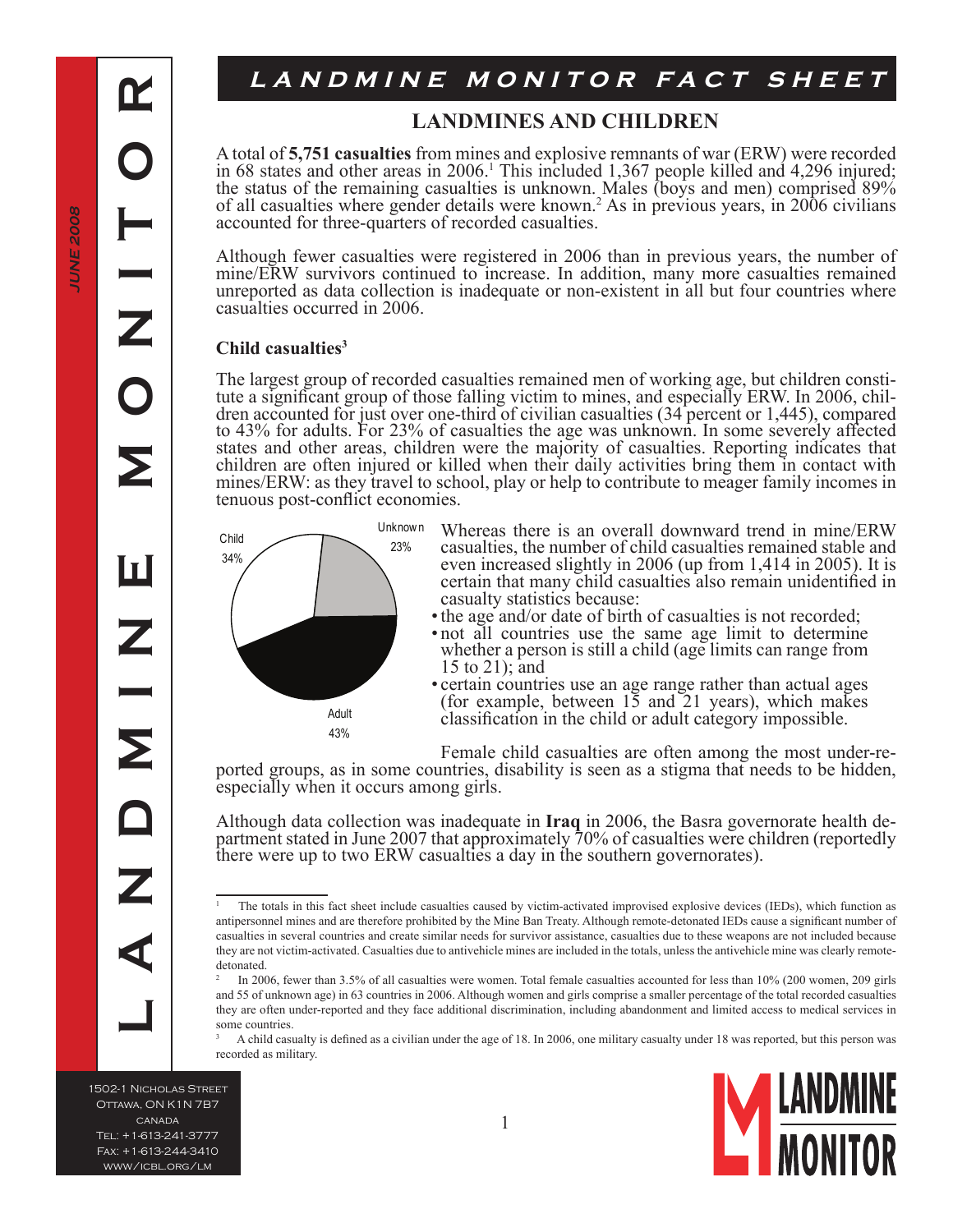## LANDMINES AND CHILDREN

| State or area | <b>Child</b><br>casualties | <b>Total</b><br>casualties | <b>Child</b><br>percentage |
|---------------|----------------------------|----------------------------|----------------------------|
| Syria         | 17                         | 21                         | 81                         |
| Palestine     | 23                         | 34                         | 68                         |
| Somaliland    | 63                         | 96                         | 66                         |
| Ethiopia      | $\bigcap$ 1                | 34                         | 62                         |
| Afghanistan   | 469                        | 796                        | 59                         |
| Nepal         | Q <sub>1</sub>             | 169                        | 54                         |
| Eritrea       | $\overline{7}$             | 34                         | 50                         |
| Mozambique    |                            | 35                         | 49                         |
| Chad          | -61                        | 139                        | 44                         |
| Vietnam       | 42                         | 96                         | 44                         |

Highest percentages of child casualties in States and areas with more than 20 casualties in 2006

#### **Child casualties and gender**

The vast majority of child casualties are boys (83%). Boys between the ages of five and 14 were particu- larly affected. In many countries contaminated with mines/ERW, boys are more involved than girls in outdoor activities during which they are likely to come across mines and ERW, such as herding, gather-<br>ing wood and food, or collecting scrap metal. Boys are more prone than girls to tamper with explosive devices. In **Afghanistan**, boys traditionally tend animals and collect wood and water, putting them at greater risk from mines/ERW: the most common activities at the time of the incident were tampering (128 children), tending animals (117 children), playing or recreation (88 children of 90 casualties). Boys between seven and 14 constituted 43% of total casualties.

Though there were fewer girls than boys, girls are still affected and female casualties are often underreported. In **Afghanistan,** 78 of recorded female casualties were girls under 18 (60 of 77). In countries like **Yemen**, where girls traditionally herd sheep, they constitute a high-risk casualty group. For example, in 2005, five girls were injured by an antipersonnel mine in an area they thought had been cleared in al-Dale governorate. But stigma about disability also means that many girl casualties are not reported, do not receive medical or other care and are considered a burden on their families. In **Lao PDR**, children were 49% of casualties where the age was known (24) and girl casualties at 30% of child casualties, a percent- age considerably higher than the international average.

In 2006, improvements in accuracy of reporting the gender of child casualties were noted. In 2005, the gender of 42% of child casualties was known, which increased to 84% in 2006.

| <b>States</b> | Boy | Girl             | <b>Child</b> |
|---------------|-----|------------------|--------------|
| Afghanistan   | 409 | 60               | 469          |
| Cambodia      | 109 | $\mathfrak{z}_1$ | 140          |
| Nepal         | 65  | 26               | 91           |
| Lebanon       | 67  |                  | 67           |
| Colombia      | 54  | $12^{-}$         | 66           |

States with the most child casualties in 2006

#### **Child casualties by device, activity and location**

While the percentage of ERW casualties compared to mine casualties increased in 2006 among all casualty groups, this trend is more noticeable among child casualties. Evidence shows that ERW, usually found on the surface and often appearing interesting to children, are an increasing cause of child casualties,